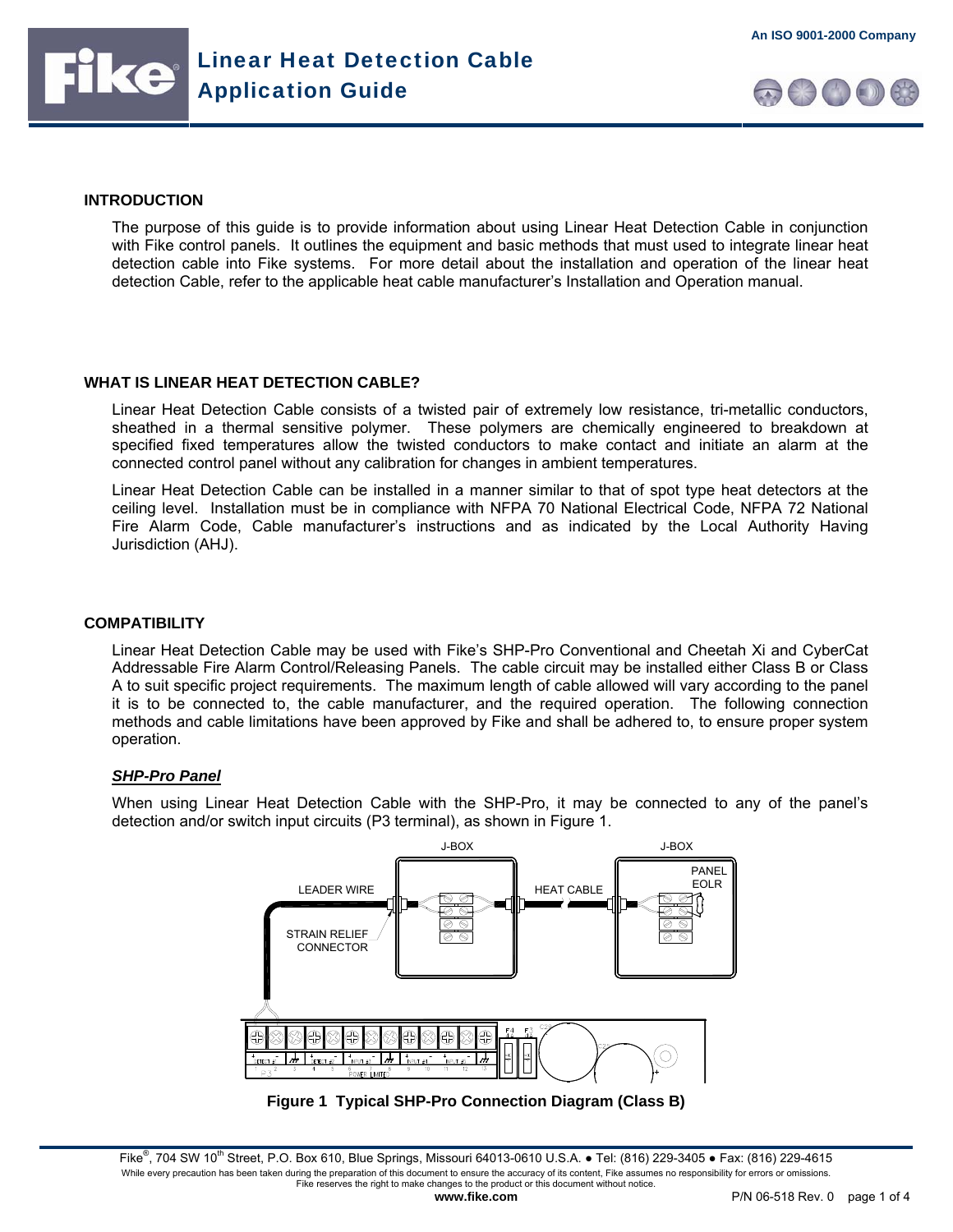If Class A wiring is required, a return leader wire is installed from the last heat cable junction box back to the SHP-Pro panel's Class A input module (P/N 10-2450), as shown in Figure 2.



**Figure 2 Typical SHP-Pro Connection Diagram (Class A)** 

**Detection Inputs** - When connected to the SHP-Pro's Detection inputs 1 or 2, the linear heat cable creates a short at the point of activation, which increases the current on the detection input. The panel's response to this activation depends upon its detection circuit configuration.

The detection circuits can be configured for Cross Zone, Sequential, or Single Detector Release operation and will operate as follows when used in conjunction with linear heat cable:

*Cross Zone* – Activation of heat cable creates an Alarm from the respective detection input. Advancement to Pre-discharge state requires an Alarm on both detection circuits 1 and 2. See Table 1 for cable length limitations.

*Sequential/Single Detector Release (SDR)* – Activation of heat cable will create an Alarm and Predischarge states on the respective detection input. See Table 1 for cable length limitations.

**i**Caution: Do NOT cut the "0 ohm base" jumper when connecting linear heat cable directly to the SHP-Pro's Detection inputs 1 or 2.

**Switch Inputs** - When connected to the SHP-Pro's Switch inputs 3 – 5, the linear heat cable creates a contact closure input on the respective circuit. The panel's response to this activation depends upon its input circuit configuration. See Table 1 for cable length limitations.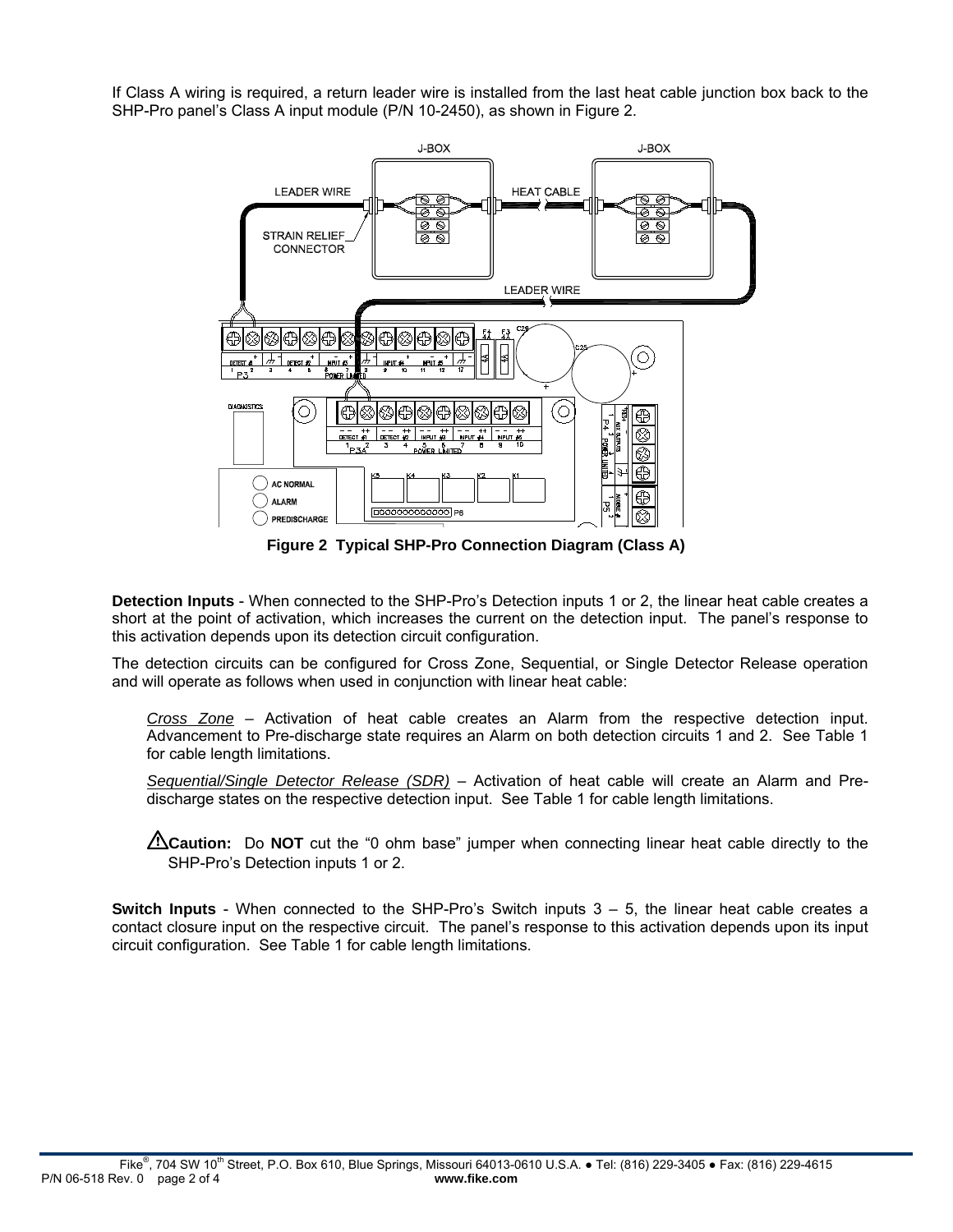|                             | <b>Maximum Allowable Cable Lengths</b>            |                               |  |
|-----------------------------|---------------------------------------------------|-------------------------------|--|
| <b>Panel Input</b>          | <b>ThermoCable</b>                                | <b>Protectowire</b>           |  |
| SHP-Pro Detection (CZ)      | 8,800 ft (2,682 m), UL<br>10,000 ft (3,048 m), FM | 2,200 ft (670 m)              |  |
| SHP-Pro Detection (SEQ/SDR) | 5,500 ft $(1,676 \text{ m})^1$                    | 1,375 ft (419 m) <sup>1</sup> |  |
| <b>SHP-Pro Switch</b>       | 2,000 ft. (609 m)                                 | 500 ft. (152 m)               |  |

Length values indicated reflect direct connection of cable to SHP-Pro detector or switch inputs.

<sup>1</sup> $\triangle$ CAUTION: Cable lengths in excess of stated values may only create an Alarm state on the detection circuit. The added wire resistance in long lengths of cable can create a voltage drop that will cause the panel to only reach the Alarm state. Therefore, it is important for designers and installers to use reduced lengths of Linear Heat Detection cable if the application requires Single Detector Release operation.

# *Cheetah Xi and CyberCat Intelligent Addressable Panels*

When using Linear Heat Detection Cable with Fike's Cheetah Xi and CyberCat intelligent control panels, it may be connected to any of the panel's addressable contact monitor modules, as shown in Figure 3. When connected to a monitor module, the linear heat cable creates a contact closure input on the module. The panel's response to this activation depends upon the module programming. See Table 2 for cable length limitations.



**Figure 3 Typical Monitor Module Connection Diagram** 

|                            | <b>Maximum Allowable Cable Lengths</b> |                     |  |
|----------------------------|----------------------------------------|---------------------|--|
| <b>CyberCat/Cheetah Xi</b> | ThermoCable                            | <b>Protectowire</b> |  |
| Addressable Monitor Module | $2,000$ ft. (609 m)                    | 500 ft. (152 m)     |  |

Length values indicated reflect direct connection of cable to monitor module.

**Table 2 Monitor Module Allowable Cable Lengths**